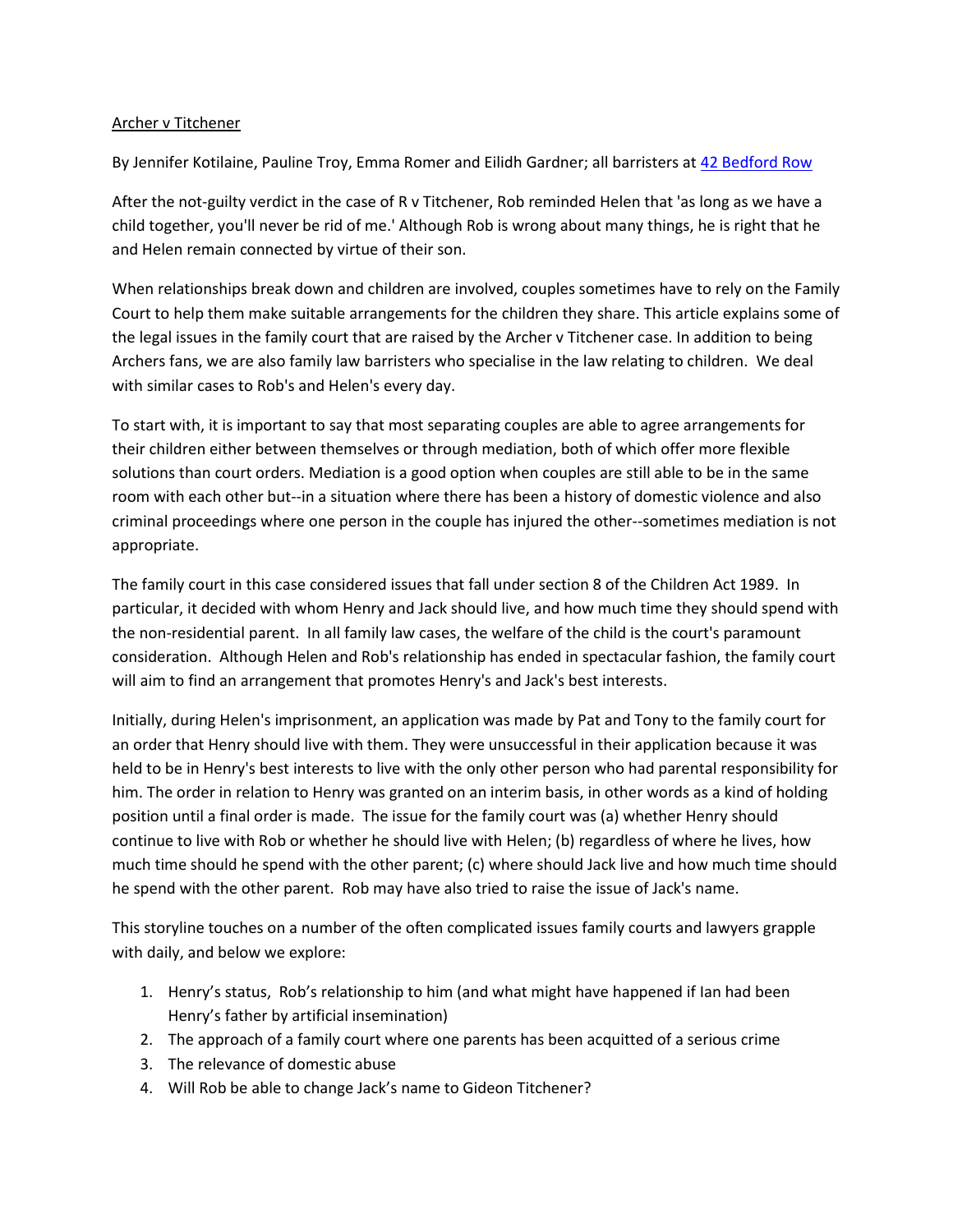## 5. What might the future hold?

#### 1. Henry's status and Rob's relationship to him

#### *Henry's status: Conceived by artificial insemination in a clinic*

Helen made the decision to conceive Henry as a single parent without any partner using a fertility clinic so he has one legal parent, his mother Helen, and no legal father as the donor is currently anonymous. However, when he is 18 Henry will have the legal right to access to details of the donor's identity and it is open to him to trace the donor, who will be his genetic father but still not his legal parent. When Henry is in his teens, a possible story line could be questions that he asks about his identity and how Helen manages that. It could be predicted that Rob would struggle with this!

Other possible story lines that could have been explored include using a donor that is known to Helen, perhaps her dear gay friend Ian. They could have decided to go to a clinic and, provided all the forms were completed correctly, the conception would have fallen under the Human Fertilisation and Embryology Act 2008 which would have meant that Ian would still have had the status of a donor and not a legal parent as Helen wanted to be a single parent. Helen could have invited Ian to have some sort of relationship with Henry but his legal status would still have been that of donor and not legal parent.

Alternatively, they could have decided to artificially conceive outside of the clinic setting, in which case different law would apply. Ian would have had the status of a legal parent but unless he had been named on the birth certificate, he would not have had parental responsibility automatically. The crucial difference is that as a legal parent Ian would have been able to apply to the court as of right for parental responsibility, or even to spend time with Henry or for Henry to live with him when he could see what was going on with Rob. In contrast, if it had been a clinic conception, Ian would have had to apply to the Court for permission to make any application in respect of Henry.

Given that Rob did not consider Ian to be "man enough" to do very much at all, let alone provide the gametes to conceive a child, it would have been great to explore this as a story line at some stage. The only way that Rob could acquire the status of legal parent for Henry is to apply to adopt him as Helen's partner. That is clearly no longer open to him unless they reconcile.

### *Rob's status: parental responsibility*

Although Henry spent most of his life with his maternal grandparents (Pat and Tony) before Rob came on to the scene, Rob has parental responsibility for Henry by virtue of persuading Helen to enter into a step-parent parental responsibility agreement that was formally completed in accordance with strict legal requirements including registration. The effect of the parental responsibility agreement is that it gives Rob the right to be involved (or at least consulted) in all major decisions relating to Henry, such as medical treatment, education, religion, and leaving the country but it does not give him the legal status of a parent. It does not make Rob Henry's legal father, he is merely Henry's step-father because he is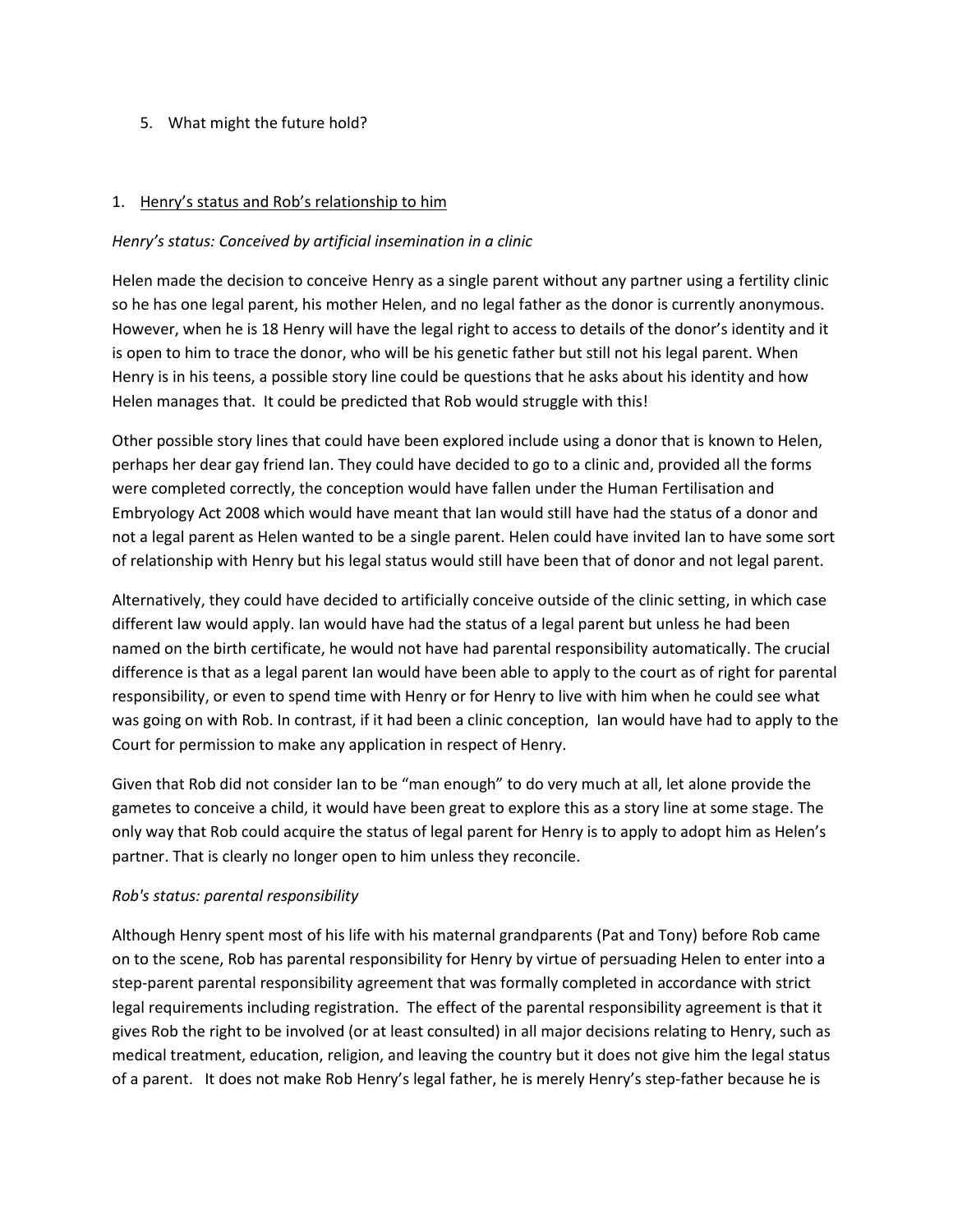married to Helen. Pat and Tony don't have parental responsibility for Henry, even though they have cared for him in the past and indeed looked after him whilst Rob was in hospital.

It is very rare for parental responsibility, once granted, to be revoked but it is possible--only by further order of the court pursuant to section 4 of the Children Act 1989. Since the judge accepted the evidence of the local authority social worker that Rob had caused emotional and psychological harm to Henry, Helen may be successful if she were to make an application under this section. If Rob continues to share parental responsibility with Helen, he will not have the right to interfere with day-to-day decisions in Henry's life since Henry is no longer living with him. The exercise of parental responsibility by the non resident step-parent has to be realistic. If Rob seeks repeatedly and unreasonably to litigate every decision that Helen makes in relation to either of the children, the court has the power to bar him from bringing any further applications to court.

If Rob had adopted Henry, as at one point he wished to, he would have become Henry's legal father and would have had enduring parental responsibility. Helen would not have been able to ask the court to set aside the adoption order, and he would have been Henry's legal father for life.

# 2. Helen's status: acquitted

When the interim order was made in respect of Henry, Helen was remanded in custody awaiting her trial on very serious charges of attempted murder or malicious wounding of Rob. She was acquitted because the jury believed that she was acting in self defence. During the course of her evidence, she described the coercive control that Rob had exercised during their relationship including regular (or even routine?) sexual coercion. Rob's general propensity to coercively control his partners was corroborated by the evidence of Jess, his ex-wife.

However the criminal standard of proof--'beyond reasonable doubt'--is higher than that used in the family court. In family (and indeed all civil) cases, the standard of proof is 'on the balance of probabilities', ie that one has to be only 51% certain rather than 100% sure. This means that sometimes even though a criminal case has resulted in an acquittal the same (or similar) allegations can be considered independently in the family court by way of a 'Fact Finding Hearing.' If allegations are made out on the balance of probabilities, they become facts that must be considered by the judge before any welfare decisions can be made. However as these facts are found on a lower standard of proof, they are not criminal convictions.

Rob's counsel appeared to hint that a fact finding hearing might be necessary in this case. However Helen is in the extremely fortunate position that Judge Loomis, who heard the criminal trial, also hears family cases. He therefore indicated that it would be unwise to try to reopen these allegations by way of a fact finding hearing. The fact that Judge Loomis was hearing both matters within a week of each other was a very lucky break for Helen--almost as if it's been scripted!

In any case, Helen has admitted to stabbing Rob so this is already a fact of the case.

# 3. Domestic Abuse/Coercive control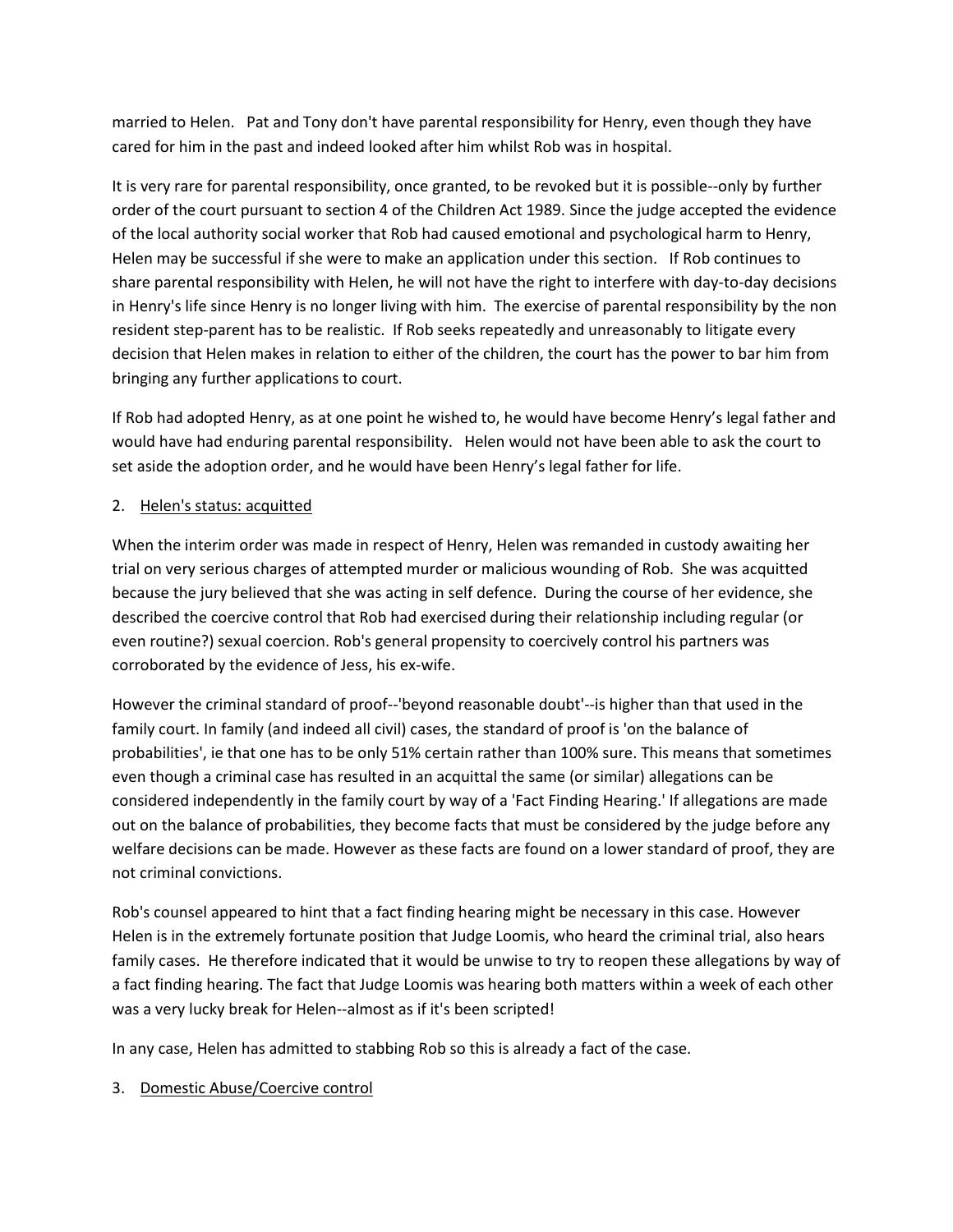Helen might instead have asked the court to make findings of fact in relation to Rob's behaviour towards her during their relationship. Domestic abuse (including coercive control) in a relationship is relevant insofar as it can be shown to affect the children who are the subject of proceedings. Domestic abuse between adults is emotionally damaging to children, particularly if it occurs in the presence of the children. It can cause them to be afraid and can affect their sense of security in their home. In the longer term children can learn to normalise this behaviour and are at risk of perpetuating these patterns themselves when they are in relationships of their own.

Helen is understandably concerned that Rob has used his malignant powers of coercion to control Henry, particularly in how he responds to his mother and Jack. However this alone is not necessarily a reason to deny Rob contact with Henry. Courts normally take the view that it is more important for a child to continue to have a relationship with a step-parent where the child has a psychological relationship with that parental figure, even a nasty one, than not to have any relationship at all. Although Henry is not Rob's biological son, he identifies Rob as his father and he is a psychological but not a legal parent to Henry. It would not necessarily be in Henry's best interest to lose this relationship, though Judge Loomis took a different view as will be discussed below.

However given the happy coincidence of Judge Loomis sitting in both the criminal and family cases, coupled with a statement from Jess prepared for the family proceedings, a fact finding hearing in relation to Rob's behaviour was not necessary. The learned judge already has the measure of Rob and no doubt bore this mind when coming to his decision about residence and contact.

### *Rob and Helen's applications*

Rob made an application for Jack to live with him and Henry. Helen wished for Henry to move back to her care and for Jack to stay with her. In our opinion, there was never any doubt that the children would live together, as it is in their best interests to develop and enjoy a sibling relationship with each other. We were also certain that the children would live with Helen. Jack is still very young, indeed he is still nursing. Until the stabbing, Helen had been Henry's primary carer. Now that she has been acquitted it would be difficult for Rob to show that she is a danger to the children, particularly as she has successfully argued that he is an abuser himself.

We were confident that Helen would have care for both children and we expected that Rob would have contact with the children at specified times. Normally, a contact schedule is drawn up and will be adhered to unless the parties can agree otherwise. There would be provision for regular contact, staying contact (eventually), and holiday contact. However Judge Loomis has taken the decision that Henry should have no contact at all with Rob. While this might be a good outcome in some respects, it may be difficult for Henry to understand—particularly as Jack himself will be having limited, supervised contact with Rob while Henry is excluded. Judge Loomis might have considered at least maintaining some kind of a link between Rob and Henry by way of 'indirect' contact. This type of contact is not face to face and can include phone calls, skype, or even letters and cards. In the circumstances we would have expected that Rob would have been allowed to send the occasional card to Henry, although these cards would only be passed on by Helen if she felt the contents were appropriate.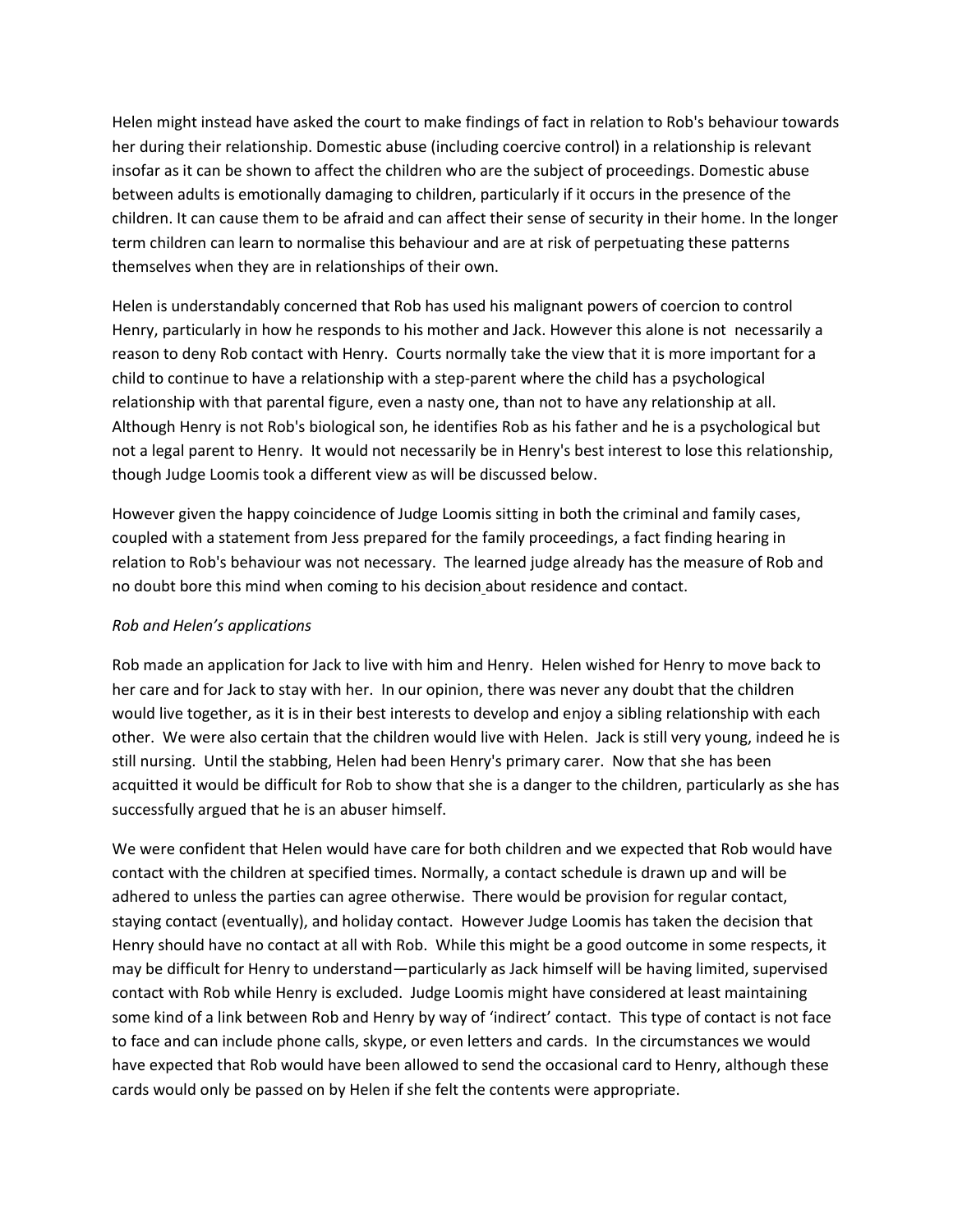In light of Judge Loomis's view of the unacceptable risk of harm (psychological, emotional and physical) to Henry, he has held that it is not in his best interests to have any contact (even indirectly) with Rob. It appears that he has not expressly forbidden contact, but he has not made any order allowing it. To guard against any future applications to the court from Rob, Helen would be advised to get a copy of Judge Loomis's judgment. She is not likely to have the same judge yet again.

Regardless of the outcome, the order will record the court's expectation that Helen and Rob are not to denigrate the other party in front of the children and they should not permit others to do so--Ursula should take note!

In case anyone wonders why a local authority social worker was giving evidence: in proceedings between families the court can ask either a family court reporter or a social worker to carry out investigations and provide a report. A court can also ask a local authority to carry out investigations with a view to deciding whether or not an application for a care order should be made. Given that (to an outsider who had not been privy, as we all were, to Rob's abusive campaign) this was a very serious, apparently unprovoked, attack by one parent against the other which was witnessed by the child, this is likely to have been the latter kind of report. We do not know what the report said, except that the social worker (rightly in our view) believed that Henry had been emotionally and psychologically abused by Rob and it is likely that it recommended that Henry return to the care of Helen.

### 4. Jack's name

Helen registered Jack as "Jack Anthony Archer" Rob wishes him to be called "Gideon Robert Titchener". From a legal perspective an individual can call themselves whatever they want. However, if you wish to have legal proof of a name it is necessary to evidence this by a birth certificate, or by a deed poll. It is easier for a parent to change a child's forename than their surname. Theoretically, there is nothing to stop Rob continuing to call the baby "Gideon" and Helen calling the baby "Jack". However, a court would find it emotionally harmful to a child to be called different names, and Helen could, if Rob persists in doing this, apply to the court for an order to stop Rob exercising his parental responsibility in this way (assuming he keeps his parental responsibility).

Rob could make an application to the court for permission to change Jack's name formally to "Gideon Robert Titchener". The paramount consideration would be Jack's welfare. The court would consider other relevant factors including the fact that his name on his birth certificate is already "Jack Archer", the circumstances surrounding his conception and the other abuse Rob subjected Helen to, and that his half-brother is called "Archer." Whether or not the parents are married is relevant – but we anticipate that Helen will be divorcing Rob. It is not often you can say decisively what you think a court would do, but we are all agreed that a court would not give Rob permission to change Jack's name.

No doubt Rob's insistence on using the name 'Gideon' for Jack raised alarm bells for the social worker and the court. It turns out that there is a lot in a name.

5. What the future might hold…